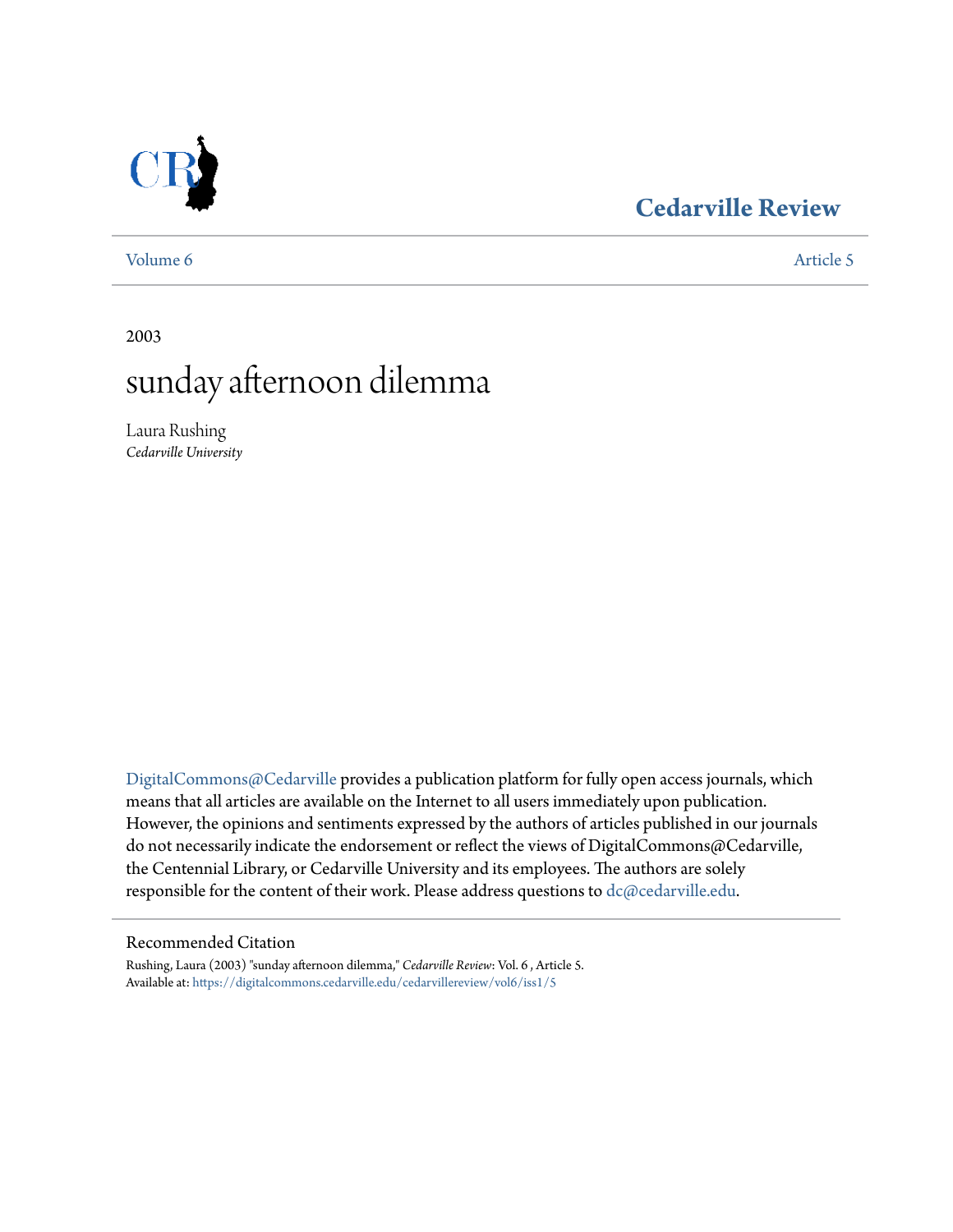## sunday afternoon dilemma

Browse the contents of [this issue](https://digitalcommons.cedarville.edu/cedarvillereview/vol6/iss1) of *Cedarville Review*.

### **Keywords**

Poetry

## **Creative Commons License**<br> **C** 000

This work is licensed under a [Creative Commons Attribution-Noncommercial-No Derivative Works 4.0](http://creativecommons.org/licenses/by-nc-nd/4.0/) [License.](http://creativecommons.org/licenses/by-nc-nd/4.0/)

Follow this and additional works at: [https://digitalcommons.cedarville.edu/cedarvillereview](https://digitalcommons.cedarville.edu/cedarvillereview?utm_source=digitalcommons.cedarville.edu%2Fcedarvillereview%2Fvol6%2Fiss1%2F5&utm_medium=PDF&utm_campaign=PDFCoverPages)



Part of the <u>[Poetry Commons](http://network.bepress.com/hgg/discipline/1153?utm_source=digitalcommons.cedarville.edu%2Fcedarvillereview%2Fvol6%2Fiss1%2F5&utm_medium=PDF&utm_campaign=PDFCoverPages)</u>

This poetry is available in Cedarville Review: [https://digitalcommons.cedarville.edu/cedarvillereview/vol6/iss1/5](https://digitalcommons.cedarville.edu/cedarvillereview/vol6/iss1/5?utm_source=digitalcommons.cedarville.edu%2Fcedarvillereview%2Fvol6%2Fiss1%2F5&utm_medium=PDF&utm_campaign=PDFCoverPages)